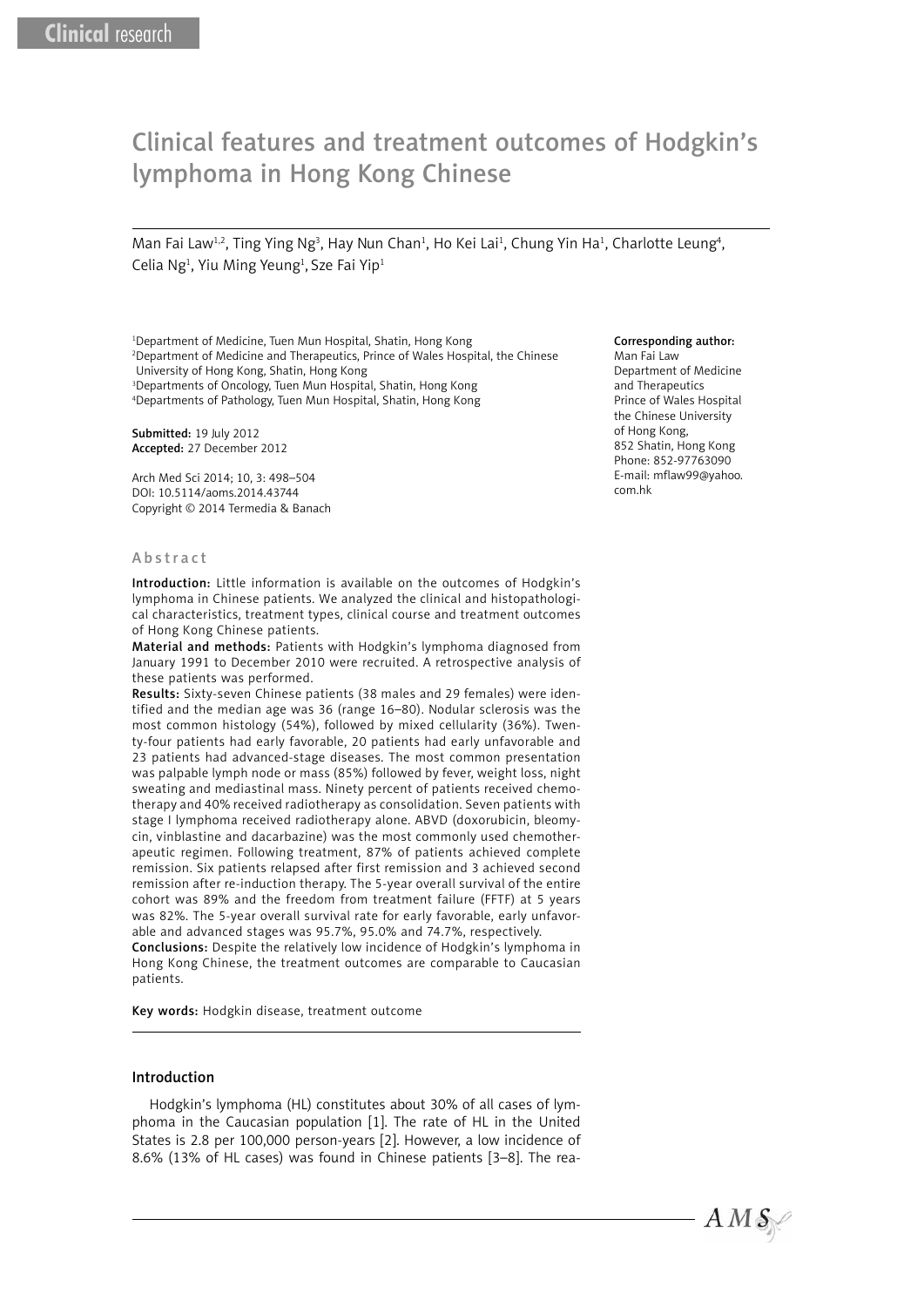son for the lower incidence in the Chinese population is not known. With the combined modality treatment and the effective chemotherapeutic regimens, treatment outcomes in Caucasian populations are satisfactory with high long-term cure rates [9, 10]. The report concerning its clinical features and treatment outcomes in Asians is limited. There is little information on the natural history and treatment outcomes of Hodgkin's lymphoma in Chinese patients or the prevalence of hepatitis B virus (HBV) infection in Hodgkin's lymphoma. Hepatitis B is endemic in Hong Kong. Since previous studies showed a higher association between HBV and B-cell non-Hodgkin's lymphoma, we would also like to test for any association between HBV and Hodgkin's lymphoma [11–13].

We analyzed the characteristics, clinical course and treatment outcomes of Hong Kong Chinese patients in a tertiary hospital in the past 20 years. Comparisons with Caucasian populations are made. We also studied the prevalence of hepatitis B in patients with Hodgkin's lymphoma.

# Material and methods

Patients aged 16 or above with Hodgkin's lymphoma diagnosed from January 1991 to December 2010 in Tuen Mun Hospital, a tertiary centre in Hong Kong, were recruited. The pathological specimens were classified according to the WHO classification. Patients were staged according to the Ann Arbor Staging system [14]. Staging procedures used included history and physical examination, chest radiography, computed tomography (CT) or proton emission tomography (PET-CT) and bone marrow biopsy. Bulky disease was defined as mediastinal mass with a maximal width more than one third of the maximal diameter on a standing posteroanterior chest X-ray or any mass greater than 10 cm in diameter. The types of treatment and chemotherapy were recorded. The use of adjuvant radiotherapy was also documented. Patients were classified into early favorable stage, early unfavorable stage and advanced stage according to the German Hodgkin Study Group (GHSG) risk stratification [15, 16]. The response and survival rates were reported for the patients of different stages.

The prevalence of hepatitis B in patients with Hodgkin's lymphoma was assessed. The hepatitis markers including hepatitis B surface antigen (HBsAg) and antibody (anti-HBs) were checked in the patients.

## Treatment

The treatment plan for patients with early stage lymphoma was four cycles of chemotherapy followed by involved field radiotherapy. Stage IIB

lymphoma and advanced stages (stage III or IV) were treated with 6 to 8 cycles of chemotherapy and radiotherapy for bulky tumors. Patients with refractory disease were given salvage chemotherapy. High-dose therapy followed by autologous stem cell transplant was done whenever possible.

## Response

The response rate, overall survival and freedom from treatment failure (FFTF) were assessed. Complete remission was defined as disappearance of all detectable disease. Partial remission was defined as regression of tumor of more than 50%. Overall survival was calculated from the date of lymphoma diagnosis till death or censored at last date of follow-up. Freedom from treatment failure was defined as time from start of treatment to relapse or progressive disease, no complete remission (CR) at the end of first-line treatment, or death due to any cause.

## Statistical analysis

Survival was estimated by the Kaplan-Meier method and the log-rank test was used to identify prognostic factors. Multivariate Cox regression analysis was done to identify independent predictors. The  $\chi^2$  test was used to compare complete remission rate. Univariate analysis was performed to assess the prognostic factors including age, sex, stage, bulky disease, B symptoms, bone marrow involvement and elevation of lactate dehydrogenase (LDH) level for the overall survival. Then a Cox proportional hazards model that included factors with  $p \times 0.05$  in the univariate analysis was done. All *p* values were 2-sided and *p* values < 0.05 were considered statistically significant. Data were analyzed using SPSS version 11.

# Results

# Patient demographic and clinical features

A total of 67 Hong Kong Chinese patients were identified within the study period. There were 38 males and 29 females. The male to female ratio was 1.3 : 1. The median age was 36 (range 16–80). There was also an early peak in young adults aged 16–30, but there was not another peak at advanced age. Most of the patients had the histological subtypes of nodular sclerosis (54%), followed by mixed cellularity (36%), nodular lymphocyte predominant Hodgkin's lymphoma (9%) and lymphocyte rich (1%). None of the patients had the histology of lymphocyte depleted. The most common presentation was palpable lymph node or mass (85%) followed by fever, weight loss and night sweating (Table I). Five patients (7%) developed a mediastinal mass with superior vena cava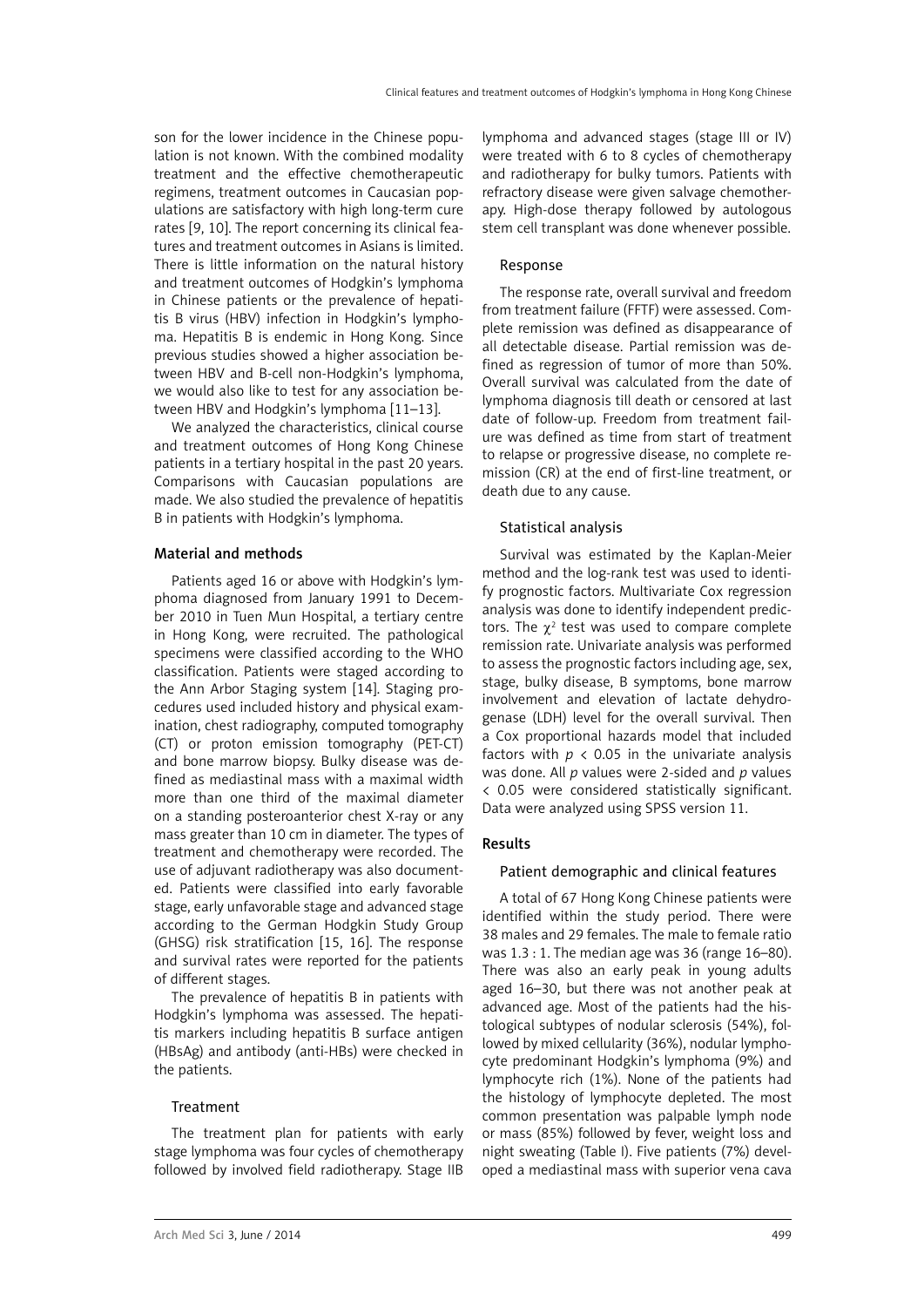| <b>Characteristics</b>                                  | Results, n (%) |
|---------------------------------------------------------|----------------|
| Age [years]:                                            |                |
| $16 - 30$                                               | 26 (39)        |
| $31 - 45$                                               | 15 (22)        |
| $46 - 60$                                               | 11 (17)        |
| >60                                                     | 15 (22)        |
| Gender:                                                 |                |
| Male                                                    | 38 (57)        |
| Female                                                  | 29 (43)        |
| Symptoms:                                               |                |
| Palpable lymph node or mass                             | 57 (85)        |
| Fever                                                   | 7(10)          |
| Weight loss                                             | 6(9)           |
| Night sweating                                          | 4(6)           |
| Mediastinal mass with superior<br>vena cava obstruction | 5(7)           |
| Histology type:                                         |                |
| Nodular lymphocyte predominant                          | 6(9)           |
| Nodular sclerosis                                       | 36 (54)        |
| Mixed cellularity                                       | 24 (36)        |
| Lymphocyte rich                                         | 1(1)           |
| Lymphocyte depleted                                     | 0(0)           |
| Stage:                                                  |                |
| ı                                                       | 17 (25)        |
| П                                                       | 29 (43)        |
| Ш                                                       | 15 (23)        |
| IV                                                      | 6(9)           |
| B symptoms:                                             |                |
| Yes                                                     | 17 (25)        |
| No                                                      | 50 (75)        |
| Bulky disease:                                          |                |
| Yes                                                     | 5(7)           |
| No                                                      | 62 (93)        |
| Bone marrow involvement:                                |                |
| Yes                                                     | 3(4)           |
| No                                                      | 64 (96)        |
| LDH elevation:                                          |                |
| Yes                                                     | 26 (39)        |
| No                                                      | 41 (61)        |

*LDH – lactate dehydrogenase*

obstruction at presentation. The median follow-up time was 92 months (range: 11–241 months). At the time of diagnosis, 24 patients (36%) had early favorable disease, 20 patients (30%) had early unfavorable disease and 23 patients (34%) had advanced-stage disease. Ten patients (15%) underwent PET-CT scan for staging.

## Treatment

## Chemotherapy

Sixty patients received chemotherapy. They received various chemotherapeutic regimens including ABVD (doxorubicin, bleomycin, vinblastine and dacarbazine) (*n* = 40), ChlVPP (chlorambucil, vinblastine, procarbazine and prednisolone)  $(n = 13)$ , Stanford V (mechlorethamine, doxorubicin, vinblastine, vincristine, bleomycin, etoposide and prednisolone) (*n* = 2), MOPP/ABV (mechlorethamine, vincristine, procarbazine, prednisolone/doxorubicin, bleomycin, vinblastine) (*n* = 1), ChlVPP/ EVA (ChlVPP/etoposide, vincristine, doxorubicin)  $(n = 1)$ , and escalated BEACOPP (bleomycin, etoposide, doxorubicin, cyclophosphamide, vincristine, procarbazine, and prednisolone)  $(n = 3)$ . The ABVD was the most commonly used regimen (67% of all chemotherapeutic regimens).

## Radiotherapy

A total of 31 patients received radiation therapy. Radiotherapy alone was given to 7 patients with early stage (stage IA) disease. Among those treated with chemotherapy, 24 patients (40%) also received radiotherapy. Seventy-one percent received involved field radiotherapy (IFRT) and 29% received mantle field RT. The radiotherapy doses ranged from 20 to 40 Gy.

#### Outcomes

Eighty-seven percent of patients achieved CR after treatment. The CR rate for early favorable, early unfavorable and advanced stages was 96%, 95% and 71%, respectively. The 5-year overall survival was 89% for all the patients (Figure 1). The FFTF at 5 years was 82% (Figure 2). The 5-year overall survival rate for early favorable, early unfavorable and advanced stages was 95.7%, 95.0% and 74.7%, respectively. The rate of FFTF at 5 years for early favorable, early unfavorable and advanced stages was 94.7%, 91.5% and 68.6%, respectively. Three patients had disease progression and were still refractory to salvage chemotherapy and died of lymphoma. Six patients relapsed after first remission and three achieved second remission after re-induction therapy and they were still alive. One patient underwent autologous stem cell transplant and complete remission was sub-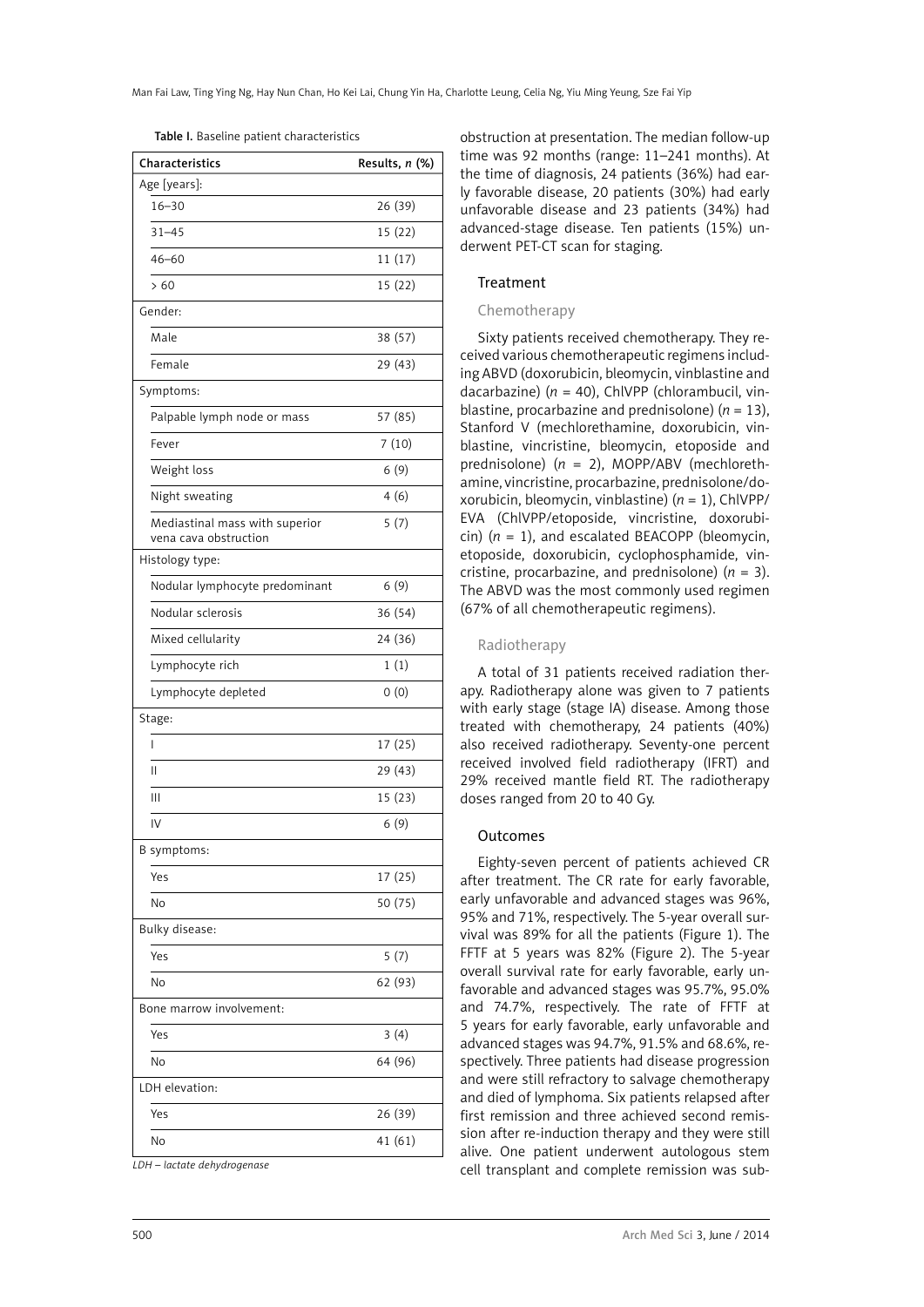

Figure 1. Overall survival of the entire cohort

Figure 2. Freedom from treatment failure of the entire cohort

sequently achieved. Another 3 patients were still refractory to chemotherapy and died of disease progression.

The ABVD was the most commonly used chemotherapeutic regimen. The CR rate for patients given ABVD was 85%. The CR rate for non-ABVD regimens was 80%.

#### Prognostic factors

Of the potential prognostic factors analyzed, presence of B symptoms was found to adversely affect overall survival ( $p = 0.01$ , hazard ratio 3.65 (CI 1.32–10.11)) (Figure 3).

#### Toxicities and secondary malignancies

Two patients (3%) developed secondary malignancies after chemotherapy. One patient developed carcinoma of the colon 5 years after therapy and she received chemotherapy (ChlVPP for 6 courses) and involved field radiotherapy. Another patient developed carcinoma of the lungs 13 years after treatment for lymphoma and she received chemotherapy (ChlVPP for 6 courses) only. The patient with carcinoma of the colon was cured and the other one died of carcinoma of the lung.

Six patients (9%) developed neutropenic fever that was controlled by antibiotics. Two patients (3%) developed cardiotoxicity after ABVD chemotherapy. There was no pulmonary complication documented in the patients.

#### Hepatitis B in Hodgkin's lymphoma

The rate of hepatitis B infection was 1.5% (1/67) in our cohort. Anti-HBs were detected in 32% (22/67) of our patients. There was a flare-up of hepatitis B in that patient with stage II lymphoma and positive HBsAg after receiving 3 courses of Stanford V chemotherapy. The alanine aminotransferase rose to 1000 U/l. His clotting profile was normal and ultrasound of the abdominal system did not show any hepatic lesion. Chemotherapy was stopped and the patient was given lamivudine 100 mg daily and liver enzymes gradually normalized. He was also in complete remission for the lymphoma.

### Discussion

The relatively low incidence of Hodgkin's lymphoma in Hong Kong has been a consistent finding. The cause of the low incidence is not known and has been postulated to be due to genetic and viral factors. Orientals may have a relatively high incidence of T-cell lymphoma, especially the NK-T cell lymphoma.

The distribution of histologic subtypes was quite similar to the pattern found in Caucasians with nodular sclerosis being the most common histology followed by mixed cellularity. The incidence was higher in male patients. There was also an early peak in young adults but we did not observe a bimodal age distribution in our cohort. In the Cauca-



Figure 3. Presence of B symptoms adversely affect the overall survival of the patients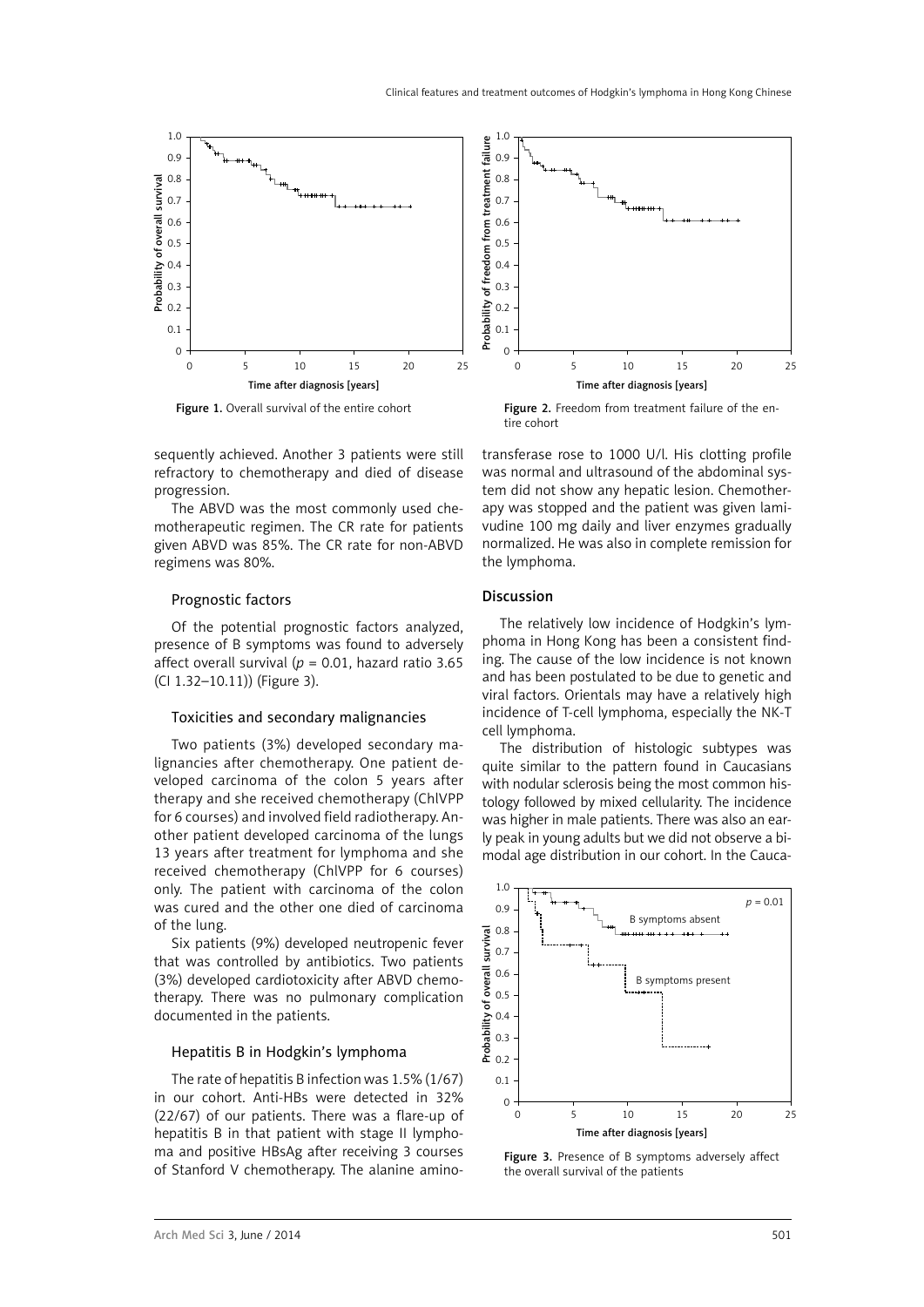sian population, there was an early peak in young adulthood and another peak at advanced age.

There was a higher proportion of early stage diseases (68% of patients at stage I and II) in our patients. This may be due to the lower proportion of elderly patients (22% with age more than 60) in our study. The elderly HL patients commonly present with advanced stage disease and have a worse prognosis [16, 17]. The lower number of elderly HL patients may be due to the under-diagnosis of lymphoma in this age group. They were also diagnosed at the advanced stage.

Ten patients underwent PET-CT scan for staging and it was used more commonly in our patients in the last few years. Positron emission tomography plays an important role in evaluation of Hodgkin lymphoma, for staging and therapeutic assessment [18, 19]. The PET scan has a prognostic value for evaluation of therapy [20–22]. It also has a high negative predictive value. The German Hodgkin Study Group (GHSG) HD 15 study showed that the patients who were in PET-negative partial remission after chemotherapy had a prognosis similar to that of patients in complete remission [23].

The CR rate, the 5-year overall survival and FFTF in our cohort were comparable to Caucasian patients, especially for patients of the early favorable and early unfavorable stages [24–27]. It was found that the overall survival and FFTF at 5 years were 94.5% and 85% respectively for patients of early unfavorable stage in the GHSH HD 11 study [26]. The 5-year overall survival was 96–97% in patients of early favorable stage as shown in the GHSG HD 10 study. Two cycles of ABVD followed by 20 Gy IFRT is regarded the standard of treatment in early favorable HL patients based on the results of the GHSH HD 10 study [24]. The outcomes of the patients of advanced stage in our cohort were inferior to those of the Caucasian patients [28, 29].

The ABVD chemotherapy was the most commonly used chemotherapeutic regimen in our patients. The complete remission rate of patients given ABVD in this study was satisfactory, comparable to the results in Caucasian patients [30, 31]. The ABVD is the most commonly used regimen for the treatment of Hodgkin's lymphoma in most countries. It is the treatment of choice due to its efficacy and more favorable toxicity profile [10, 32]. It has been compared with a number of regimens such as Stanford V, alternating and hybrid multidrug regimens, and they did not demonstrate a clear superiority over ABVD [30–35]. Escalated BEACOPP was shown to have a better survival rate than ABVD in advanced stage patients but also associated with increased toxicities and infections [28, 36].

Presence of B symptoms was identified as a poor prognostic factor for overall survival. We could not prove other prognostic factors such as advanced age and male sex [37] and it is likely due to the small sample size of our patient group.

The rate of secondary malignancy was 3% and was comparable to Caucasian patients [31]. The 2 affected patients both received ChlVPP chemotherapy and developed solid tumors after chemotherapy.

The rate of HBV infection was low (1.5%) in our cohort. The prevalence of HBV carrier has been estimated to be 10% in Hong Kong Chinese. Previous studies showed a higher association between HBV and B-cell non-Hodgkin's lymphoma [11–13]. The outcome of B-cell non-Hodgkin's lymphoma has been improved by rituximab-based chemotherapy [38]. It was proposed that HBV can integrate in the host genome, leading to overexpression of cellular oncogenes or downregulation of the expression of tumor suppression genes [39]. Another possible mechanism is chronic antigenic stimulation and proliferation of B-lymphocytes. This may predispose to genetic aberrations or induction of double-strand DNA breaks and events that would induce neoplastic transformation and proliferation.

The low prevalence of HBV in Hodgkin's lymphoma in our patients did not suggest an association between these two diseases. This low prevalence could possibly be a protective factor for the development of lymphoma, resulting in lower incidence of Hodgkin's lymphoma in the Chinese population.

The reactivation of hepatitis B after giving chemotherapy in our patient and the subsequent liver impairment showed the importance of preemptive treatment with an anti-viral agent. The patient received three courses of Stanford V therapy. Previous studies showed that lamivudine prophylaxis could reduce the incidence and severity of HBV infection for patients receiving chemotherapy for lymphoma [40–42]. The disruption of chemotherapy could also be reduced.

The study is limited by its retrospective nature and the relatively small sample size, reflecting the low incidence of Hodgkin's lymphoma in Hong Kong Chinese. Although the sample size is small, it can give more information on Hodgkin's lymphoma in the Asian population.

In conclusions, despite the lower incidence of Hodgkin's lymphoma in Hong Kong Chinese, the treatment outcomes are comparable to Caucasian patients. The low prevalence of hepatitis B infection in the Hodgkin's lymphoma patients of an endemic area did not suggest any association between Hodgkin's lymphoma and HBV infection.

### Acknowledgments

Man Fai Law and Ting Ying Ng contributed equally to this work.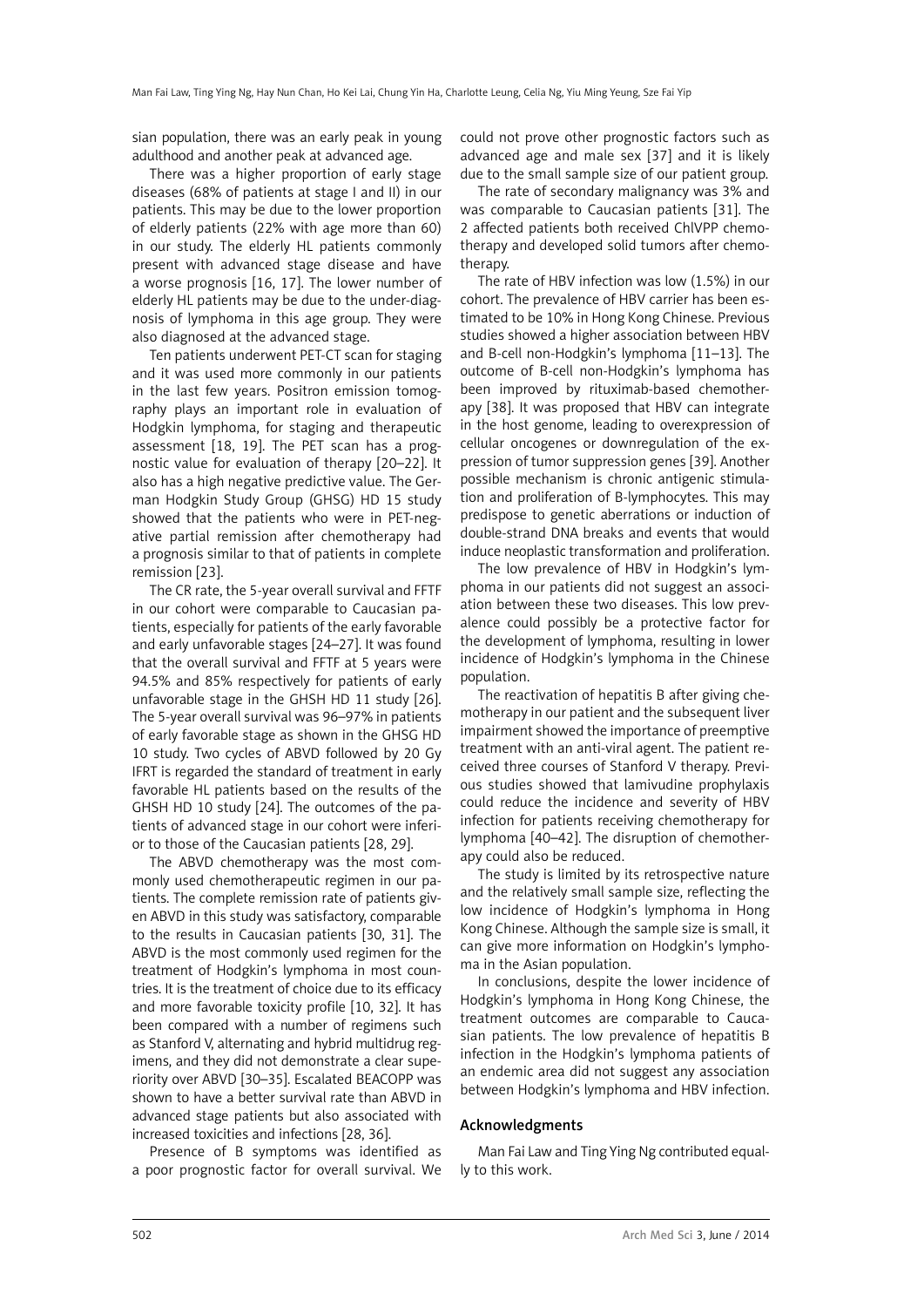#### References

- 1. Jaffe ES, Harris LN, Stein H, Vatdiman JW. Tumours of haematopoietic and lymphoid tissues. WHO Classification of Tumours of Haematopoietic and Lymphoid Tissues. IARC Press 2001; 240-53.
- 2. Altekruse S, Kosary C, Krapcho M, et al. SEER cancer statistics review, 1975-2007. National Cancer Institute, Bethesda.
- 3. Liang R, Choi P, Todd D, et al. Hodgkin's disease in Hong Kong Chinese. Hematol Oncol 1989; 7: 395-403.
- 4. Yang QP, Zhang WY, Yu JB, et al. Subtype distribution of lymphomas in Southwest China: analysis of 6,382 cases using WHO classification in a single institution. Diagn Pathol 2011; 6: 77.
- 5. Au WY, Gascoyne RD, Gallagher RE, et al. Hodgkin's lymphoma in Chinese migrants to British Columbia: a 25 year survey. Ann Oncol 2004; 15: 626-30.
- 6. Sun J, Yang Q, Lu Z, et al. Distribution of lymphoid neoplasms in China: analysis of 4,638 cases according to the World Health Organization classification. Am J Clin Pathol 2012; 138: 429-34.
- 7. Huang X, Nolte I, Gao Z, et al. Epidemiology of classical Hodgkin lymphoma and its association with Epstein Barr virus in Northern China. PLoS One 2011; 6: e21152.
- 8. Zhu YJ, Sun YL, Xia Y, et al. Clinical characteristics and prognostic factors in Chinese patients with Hodgkin's lymphoma. Med Oncol 2012; 29: 1127-33.
- 9. Bonadonna G, Zucali R, Monfardini S, et al. Combination chemotherapy of Hodgkin's disease with adriamycin, bleomycin, vinblastine and imidazole carboxamide versus MOPP. Cancer 1975; 36: 252-9.
- 10. Canellos GP, Niedzwiecki D, Johnson JL. Long-term follow-up of survival in Hodgkin's lymphoma. N Engl J Med. 2009; 361: 2390-1.
- 11. Wang F, Xu RH, Han B, et al. High incidence of hepatitis B virus infection in B-cell subtype non-Hodgkin lymphoma compared with other cancers. Cancer 2007; 109: 1360-4.
- 12. Park SC, Jeong SH, Kim J, et al. High prevalence of hepatitis B or C virus infection in patients with B-cell non-Hodgkin's lymphoma in Korea. J Med Virol 2008; 80: 960-6.
- 13. Engels EA, Cho ER, Jee SH. Hepatitis B virus infection and risk of non-Hodgkin lymphoma in South Korea: a cohort study. Lancet Oncol 2010; 11: 827-34.
- 14. Carbone PP, Kaplan HS, Musshoff K, et al. Report of the committee on Hodgkin's disease staging. Cancer Res 1971; 31: 1860-1.
- 15. Eichenauer DA, Engert A, Dreyling M. Hodgkin's lymphoma: ESMO Clinical Practice Guidelines for diagnosis, treatment and follow-up. Ann Oncol 2011; 22 Suppl 6: vi55-8.
- 16. Böll B, Bredenfeld H, Görgen H, et al. Phase 2 study of PVAG (prednisone, vinblastine, doxorubicin, gemcitabine) in elderly patients with early unfavorable or advanced stage Hodgkin lymphoma. Blood 2011; 118: 6292-8.
- 17. Evens AM, Sweetenham JW, Horning SJ. Hodgkin lymphoma in older patients: an uncommon disease in need of study. Oncology (Williston Park) 2008; 15: 1369-79.
- 18. Ansquer C, Hervouët T, Devillers A, et al. 18-F FDG-PET in the staging of lymphocyte-predominant Hodgkin's disease. Haematologica 2008; 93: 128-31.
- 19. Weihrauch MR, Re D, Bischoff S, et al. Whole-body positron emission tomography using 18F-fluorodeoxyglucose for initial staging of patients with Hodgkin's disease. Ann Hematol 2002; 81: 20-5.
- 20. Zinzani PL, Tani M, Fanti S, et al. Early positron emission tomography (PET) restaging: a predictive final response in Hodgkin's disease patients. Ann Oncol 2006; 17: 1296-300.
- 21. Gallamini A, Hutchings M, Rigacci L, et al. Early interim 2-[18F]-fluoro-2-deoxy-D-glucose positron emission tomography is prognostically superior to international prognostic score in advanced-stage Hodgkin's lymphoma: a report from a joint Italian-Danish study. J Clin Oncol 2007; 25: 3746-52.
- 22. Mocikova H, Obrtlikova P, Vackova B, Trneny M. Positron emission tomography at the end of first-line therapy and during follow-up in patients with Hodgkin lymphoma: a retrospective study. Ann Oncol 2010; 21: 1222-7.
- 23. Engert A, Haverkamp H, Kobe C, et al. Reduced-intensity chemotherapy and PET-guided radiotherapy in patients with advanced stage Hodgkin's lymphoma (HD15 trial): a randomised, open-label, phase 3 non-inferiority trial. Lancet 2012; 379: 1791-9.
- 24. Engert A, Plütschow A, Eich HT, et al. Reduced treatment intensity in patients with early-stage Hodgkin's lymphoma. N Engl J Med 2010; 363: 640-52.
- 25. Meyer RM, Gospodarowicz MK, Connors JM, et al. ABVD alone versus radiation based therapy in limited-stage Hodgkin's lymphoma. N Engl J Med 2012; 366: 399-408.
- 26. Eich HT, Diehl V, Gorgen H, et al. Intensified chemotherapy and dose-reduced involved-field radiotherapy in patients with early unfavorable Hodgkin's lymphoma: final analysis of the German Hodgkin Study Group HD11 trial. J Clin Oncol 2010; 28: 4199-206.
- 27. von Tresckow B, Plütschow A, Fuchs M, et al. Dose-intensification in early unfavorable Hodgkin's lymphoma: final analysis of the German hodgkin study group HD14 trial. J Clin Oncol 2012; 30: 907-13.
- 28. Engert A, Diehl V, Franklin J, et al. Escalated-dose BEA-COPP in the treatment of patients with advanced-stage Hodgkin's lymphoma: 10 years of follow-up of the GHSG HD9 study. J Clin Oncol 2009; 27: 4548-54.
- 29. Borchmann P, Haverkamp H, Diehl V, et al. Eight cycles of escalated-dose BEACOPP compared with four cycles of escalated-dose BEACOPP followed by four cycles of baseline-dose BEACOPP with or without radiotherapy in patients with advanced-stage hodgkin's lymphoma: final analysis of the HD12 trial of the German Hodgkin Study Group. J Clin Oncol 2011; 29: 4234-42.
- 30. Hoskin PJ, Lowry L, Horwich A, et al. Randomized comparison of the stanford V regimen and ABVD in the treatment of advanced Hodgkin's Lymphoma: United Kingdom National Cancer Research Institute Lymphoma Group Study ISRCTN 64141244. J Clin Oncol 2009; 27: 5390-6.
- 31. Johnson PW, Radford JA, Cullen MH, et al. Comparison of ABVD and alternating or hybrid multidrug regimens for the treatment of advanced Hodgkin's lymphoma: results of the United Kingdom Lymphoma Group LY09 Trial (ISRCTN97144519). J Clin Oncol 2005; 23: 9208-18.
- 32. Duggan DB, Petroni GR, Johnson JL, et al. Randomized comparison of ABVD and MOPP/ABV hybrid for the treatment of advanced Hodgkin's disease: report of an intergroup trial. J Clin Oncol 2003; 21: 607-14.
- 33. Canellos GP, Gollub J, Neuberg D, et al. Primary systemic treatment of advanced Hodgkin's disease with EVA (etoposide, vinblastine, doxorubicin): 10-year follow-up. Ann Oncol 2003; 14: 268-72.
- 34. Martinelli G, Cocorocchio E, Peccatori F, et al. ChlVPP/ ABVVP, a first line 'hybrid'combination chemotherapy for advanced Hodgkin's lymphoma: a retrospective analysis. Br J Haematol 2004; 125: 584-9.